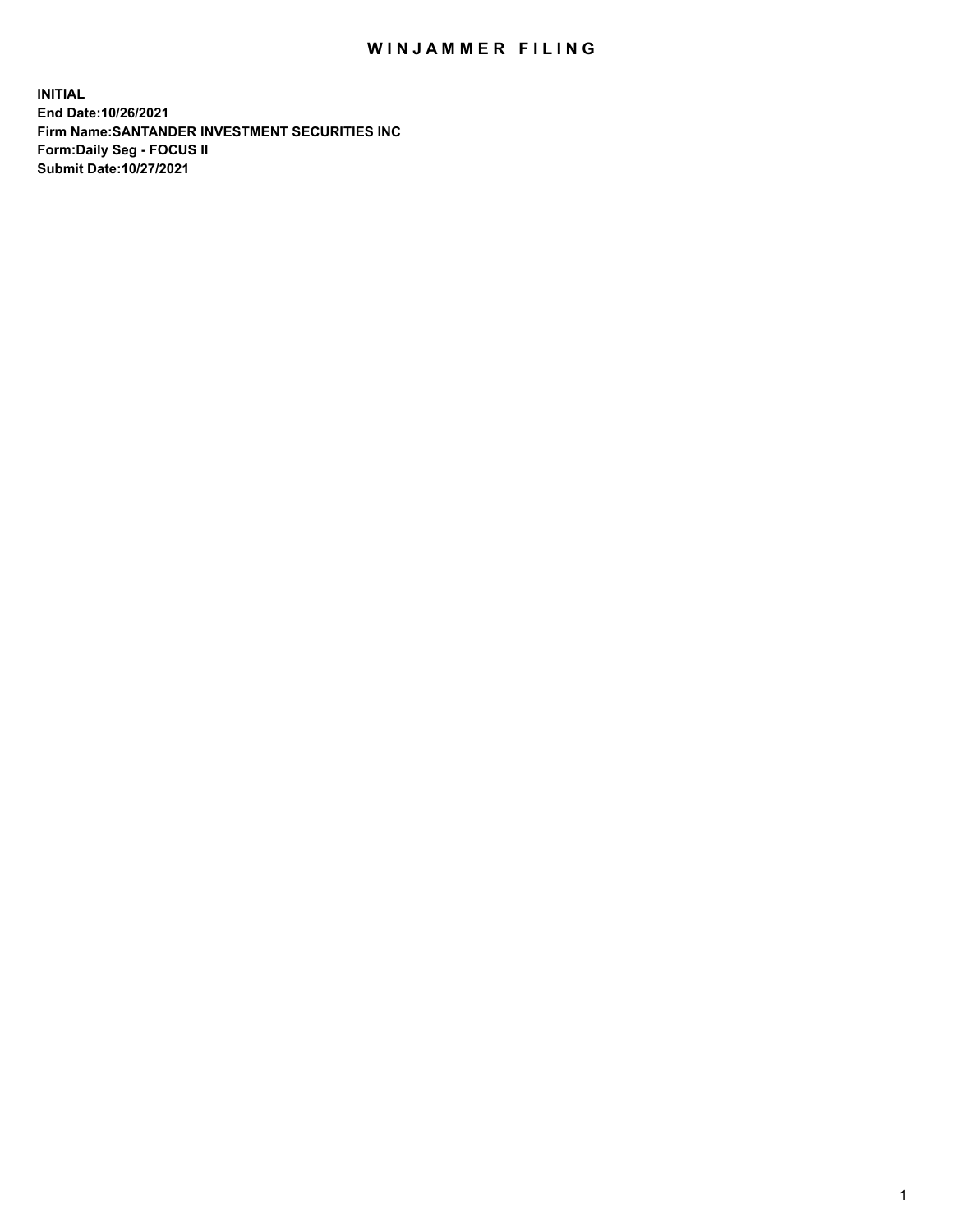**INITIAL End Date:10/26/2021 Firm Name:SANTANDER INVESTMENT SECURITIES INC Form:Daily Seg - FOCUS II Submit Date:10/27/2021 Daily Segregation - Cover Page**

| $-0.9$                                                                            |                                                      |
|-----------------------------------------------------------------------------------|------------------------------------------------------|
| Name of Company                                                                   | <b>SANTANDER INVESTMENT</b><br><b>SECURITIES INC</b> |
| <b>Contact Name</b>                                                               | <b>Richard Ro</b>                                    |
| <b>Contact Phone Number</b>                                                       | (212) 350-3662                                       |
| <b>Contact Email Address</b>                                                      | richard.ro@santander.us                              |
| FCM's Customer Segregated Funds Residual Interest Target (choose one):            |                                                      |
| a. Minimum dollar amount: ; or                                                    | <u>70,000,000</u>                                    |
| b. Minimum percentage of customer segregated funds required:% ; or                | <u>0</u>                                             |
| c. Dollar amount range between: and; or                                           | 00                                                   |
| d. Percentage range of customer segregated funds required between:% and%.         | 0 <sub>0</sub>                                       |
| FCM's Customer Secured Amount Funds Residual Interest Target (choose one):        |                                                      |
| a. Minimum dollar amount: ; or                                                    | $\frac{0}{0}$                                        |
| b. Minimum percentage of customer secured funds required:%; or                    |                                                      |
| c. Dollar amount range between: and; or                                           | 0 <sub>0</sub>                                       |
| d. Percentage range of customer secured funds required between:% and%.            | 0 <sub>0</sub>                                       |
| FCM's Cleared Swaps Customer Collateral Residual Interest Target (choose one):    |                                                      |
| a. Minimum dollar amount: ; or                                                    | $\frac{0}{0}$                                        |
| b. Minimum percentage of cleared swaps customer collateral required:% ; or        |                                                      |
| c. Dollar amount range between: and; or                                           | 00                                                   |
| d. Percentage range of cleared swaps customer collateral required between:% and%. | 00                                                   |

Attach supporting documents CH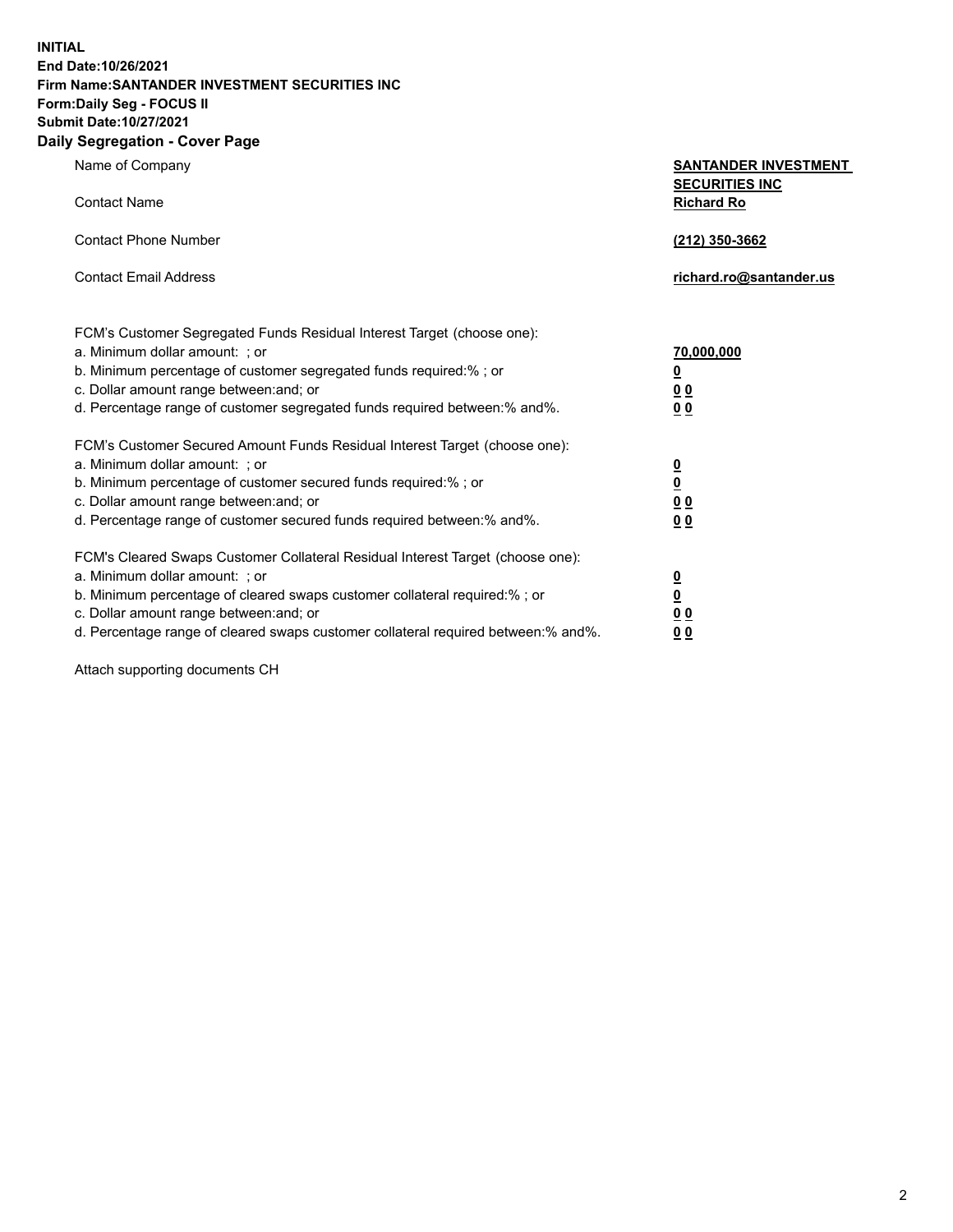## **INITIAL End Date:10/26/2021 Firm Name:SANTANDER INVESTMENT SECURITIES INC Form:Daily Seg - FOCUS II Submit Date:10/27/2021 Daily Segregation - Secured Amounts**

|     | Foreign Futures and Foreign Options Secured Amounts                                         |                   |
|-----|---------------------------------------------------------------------------------------------|-------------------|
|     | Amount required to be set aside pursuant to law, rule or regulation of a foreign            | $0$ [7305]        |
|     | government or a rule of a self-regulatory organization authorized thereunder                |                   |
| 1.  | Net ledger balance - Foreign Futures and Foreign Option Trading - All Customers             |                   |
|     | A. Cash                                                                                     | $0$ [7315]        |
|     | B. Securities (at market)                                                                   | 0[7317]           |
| 2.  | Net unrealized profit (loss) in open futures contracts traded on a foreign board of trade   | $0$ [7325]        |
| 3.  | Exchange traded options                                                                     |                   |
|     | a. Market value of open option contracts purchased on a foreign board of trade              | $0$ [7335]        |
|     | b. Market value of open contracts granted (sold) on a foreign board of trade                | $0$ [7337]        |
| 4.  | Net equity (deficit) (add lines 1. 2. and 3.)                                               | $0$ [7345]        |
| 5.  | Account liquidating to a deficit and account with a debit balances - gross amount           | $0$ [7351]        |
|     | Less: amount offset by customer owned securities                                            | 0 [7352] 0 [7354] |
| 6.  | Amount required to be set aside as the secured amount - Net Liquidating Equity              | $0$ [7355]        |
|     | Method (add lines 4 and 5)                                                                  |                   |
| 7.  | Greater of amount required to be set aside pursuant to foreign jurisdiction (above) or line | $0$ [7360]        |
|     | 6.                                                                                          |                   |
|     | FUNDS DEPOSITED IN SEPARATE REGULATION 30.7 ACCOUNTS                                        |                   |
| 1.  | Cash in banks                                                                               |                   |
|     | A. Banks located in the United States                                                       | $0$ [7500]        |
|     | B. Other banks qualified under Regulation 30.7                                              | 0 [7520] 0 [7530] |
| 2.  | Securities                                                                                  |                   |
|     | A. In safekeeping with banks located in the United States                                   | $0$ [7540]        |
|     | B. In safekeeping with other banks qualified under Regulation 30.7                          | 0 [7560] 0 [7570] |
| 3.  | Equities with registered futures commission merchants                                       |                   |
|     | A. Cash                                                                                     | $0$ [7580]        |
|     | <b>B.</b> Securities                                                                        | $0$ [7590]        |
|     | C. Unrealized gain (loss) on open futures contracts                                         | $0$ [7600]        |
|     | D. Value of long option contracts                                                           | $0$ [7610]        |
|     | E. Value of short option contracts                                                          | 0 [7615] 0 [7620] |
| 4.  | Amounts held by clearing organizations of foreign boards of trade                           |                   |
|     | A. Cash                                                                                     | $0$ [7640]        |
|     | <b>B.</b> Securities                                                                        | $0$ [7650]        |
|     | C. Amount due to (from) clearing organization - daily variation                             | $0$ [7660]        |
|     | D. Value of long option contracts                                                           | $0$ [7670]        |
|     | E. Value of short option contracts                                                          | 0 [7675] 0 [7680] |
| 5.  | Amounts held by members of foreign boards of trade                                          |                   |
|     | A. Cash                                                                                     | $0$ [7700]        |
|     | <b>B.</b> Securities                                                                        | $0$ [7710]        |
|     | C. Unrealized gain (loss) on open futures contracts                                         | $0$ [7720]        |
|     | D. Value of long option contracts                                                           | $0$ [7730]        |
|     | E. Value of short option contracts                                                          | 0 [7735] 0 [7740] |
| 6.  | Amounts with other depositories designated by a foreign board of trade                      | $0$ [7760]        |
| 7.  | Segregated funds on hand                                                                    | $0$ [7765]        |
| 8.  | Total funds in separate section 30.7 accounts                                               | $0$ [7770]        |
| 9.  | Excess (deficiency) Set Aside for Secured Amount (subtract line 7 Secured Statement         | $0$ [7380]        |
|     | Page 1 from Line 8)                                                                         |                   |
| 10. | Management Target Amount for Excess funds in separate section 30.7 accounts                 | $0$ [7780]        |
| 11. | Excess (deficiency) funds in separate 30.7 accounts over (under) Management Target          | $0$ [7785]        |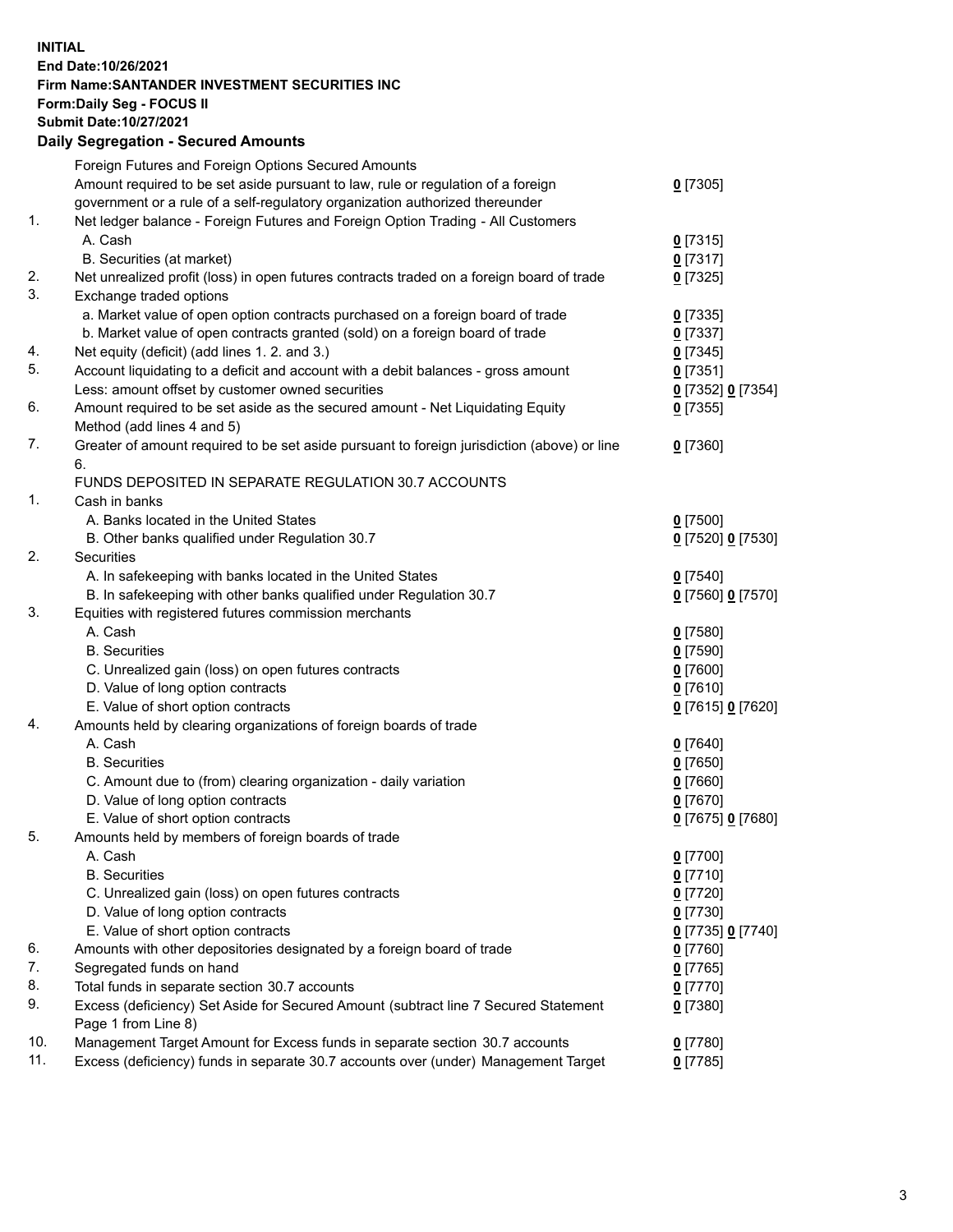| <b>INITIAL</b> |                                                                                     |                      |  |  |  |  |
|----------------|-------------------------------------------------------------------------------------|----------------------|--|--|--|--|
|                | End Date:10/26/2021                                                                 |                      |  |  |  |  |
|                | Firm Name: SANTANDER INVESTMENT SECURITIES INC                                      |                      |  |  |  |  |
|                | Form: Daily Seg - FOCUS II                                                          |                      |  |  |  |  |
|                | Submit Date: 10/27/2021                                                             |                      |  |  |  |  |
|                | Daily Segregation - Segregation Statement                                           |                      |  |  |  |  |
|                | SEGREGATION REQUIREMENTS(Section 4d(2) of the CEAct)                                |                      |  |  |  |  |
| 1.             | Net ledger balance                                                                  |                      |  |  |  |  |
|                | A. Cash                                                                             | 2,224,431,639 [7010] |  |  |  |  |
|                | B. Securities (at market)                                                           | $0$ [7020]           |  |  |  |  |
| 2.             | Net unrealized profit (loss) in open futures contracts traded on a contract market  | -136,620,877 [7030]  |  |  |  |  |
| 3.             | Exchange traded options                                                             |                      |  |  |  |  |
|                | A. Add market value of open option contracts purchased on a contract market         | 38,728,478 [7032]    |  |  |  |  |
|                | B. Deduct market value of open option contracts granted (sold) on a contract market | -29,550,171 [7033]   |  |  |  |  |
| 4.             | Net equity (deficit) (add lines 1, 2 and 3)                                         | 2,096,989,069 [7040] |  |  |  |  |
| 5.             | Accounts liquidating to a deficit and accounts with                                 |                      |  |  |  |  |
|                | debit balances - gross amount                                                       | $0$ [7045]           |  |  |  |  |
|                | Less: amount offset by customer securities                                          | 0 [7047] 0 [7050]    |  |  |  |  |
| 6.             | Amount required to be segregated (add lines 4 and 5)                                | 2,096,989,069 [7060] |  |  |  |  |
|                | FUNDS IN SEGREGATED ACCOUNTS                                                        |                      |  |  |  |  |
| 7.             | Deposited in segregated funds bank accounts                                         |                      |  |  |  |  |
|                | A. Cash                                                                             | 275,432,652 [7070]   |  |  |  |  |
|                | B. Securities representing investments of customers' funds (at market)              | $0$ [7080]           |  |  |  |  |
|                | C. Securities held for particular customers or option customers in lieu of cash (at | $0$ [7090]           |  |  |  |  |
|                | market)                                                                             |                      |  |  |  |  |
| 8.             | Margins on deposit with derivatives clearing organizations of contract markets      |                      |  |  |  |  |
|                | A. Cash                                                                             | 1,911,987,977 [7100] |  |  |  |  |
|                | B. Securities representing investments of customers' funds (at market)              | $0$ [7110]           |  |  |  |  |
|                | C. Securities held for particular customers or option customers in lieu of cash (at | $0$ [7120]           |  |  |  |  |
|                | market)                                                                             |                      |  |  |  |  |
| 9.             | Net settlement from (to) derivatives clearing organizations of contract markets     | -26,993,996 [7130]   |  |  |  |  |
| 10.            | Exchange traded options                                                             |                      |  |  |  |  |
|                | A. Value of open long option contracts                                              | 38,728,478 [7132]    |  |  |  |  |
|                | B. Value of open short option contracts                                             | -29,550,171 [7133]   |  |  |  |  |
| 11.            | Net equities with other FCMs                                                        |                      |  |  |  |  |
|                | A. Net liquidating equity                                                           | $0$ [7140]           |  |  |  |  |
|                | B. Securities representing investments of customers' funds (at market)              | $0$ [7160]           |  |  |  |  |
|                | C. Securities held for particular customers or option customers in lieu of cash (at | $0$ [7170]           |  |  |  |  |
|                | market)                                                                             |                      |  |  |  |  |
| 12.            | Segregated funds on hand                                                            | $0$ [7150]           |  |  |  |  |
| 13.            | Total amount in segregation (add lines 7 through 12)                                | 2,169,604,940 [7180] |  |  |  |  |
| 14.            | Excess (deficiency) funds in segregation (subtract line 6 from line 13)             | 72,615,871 [7190]    |  |  |  |  |
| 15.<br>16.     | Management Target Amount for Excess funds in segregation                            | 70,000,000 [7194]    |  |  |  |  |
|                | Excess (deficiency) funds in segregation over (under) Management Target Amount      | 2,615,871 [7198]     |  |  |  |  |
|                | Excess                                                                              |                      |  |  |  |  |